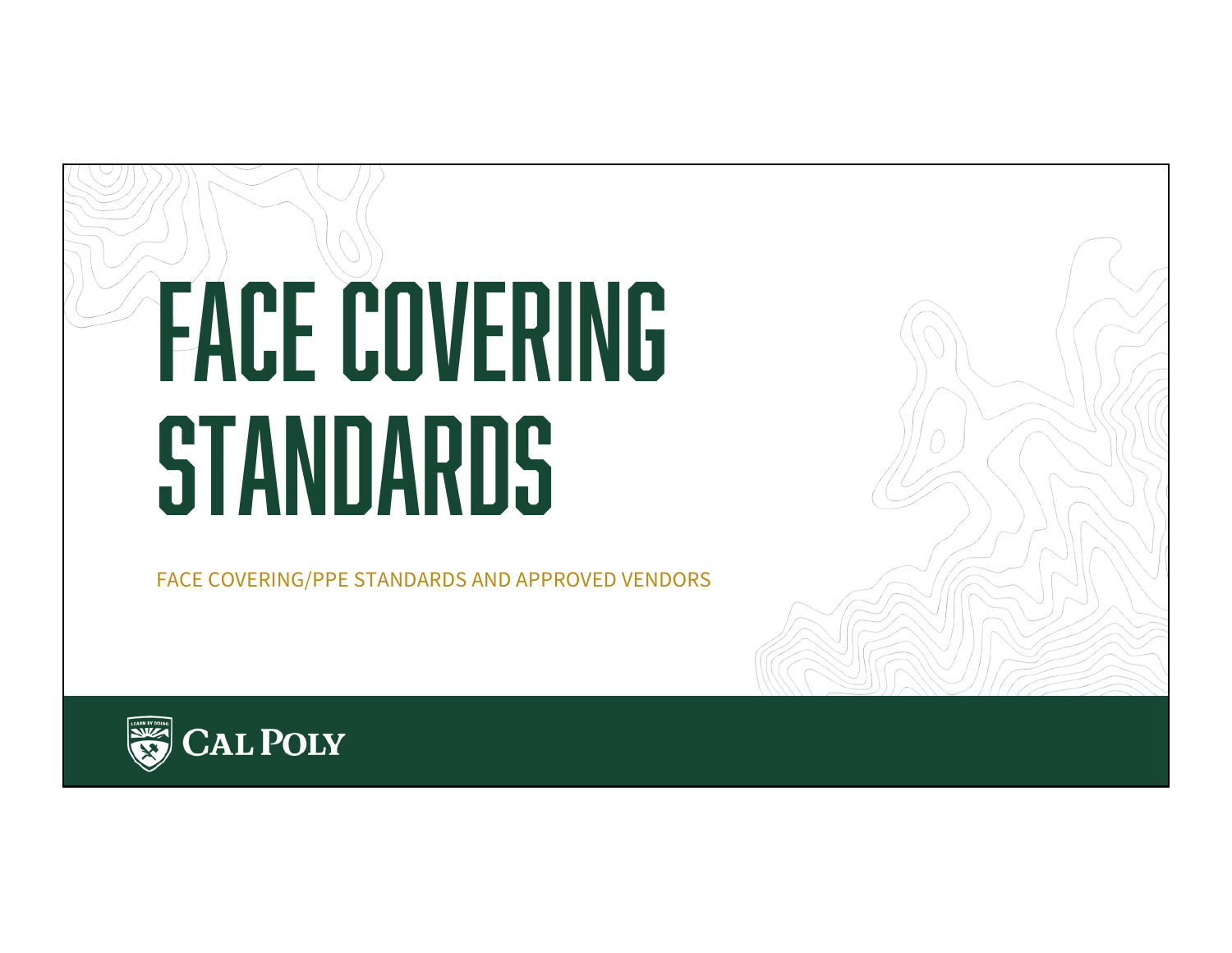# The basics

Cal Poly has specific requirements for ordering any kind of branded face coverings.



There is a select group of pre-approved licensed vendors to produce face coverings.



Please note, there is an elevated insurance requirement from these vendors.



Face coverings for resale require a charitable component.



All Cal Poly merchandise guidelines apply.

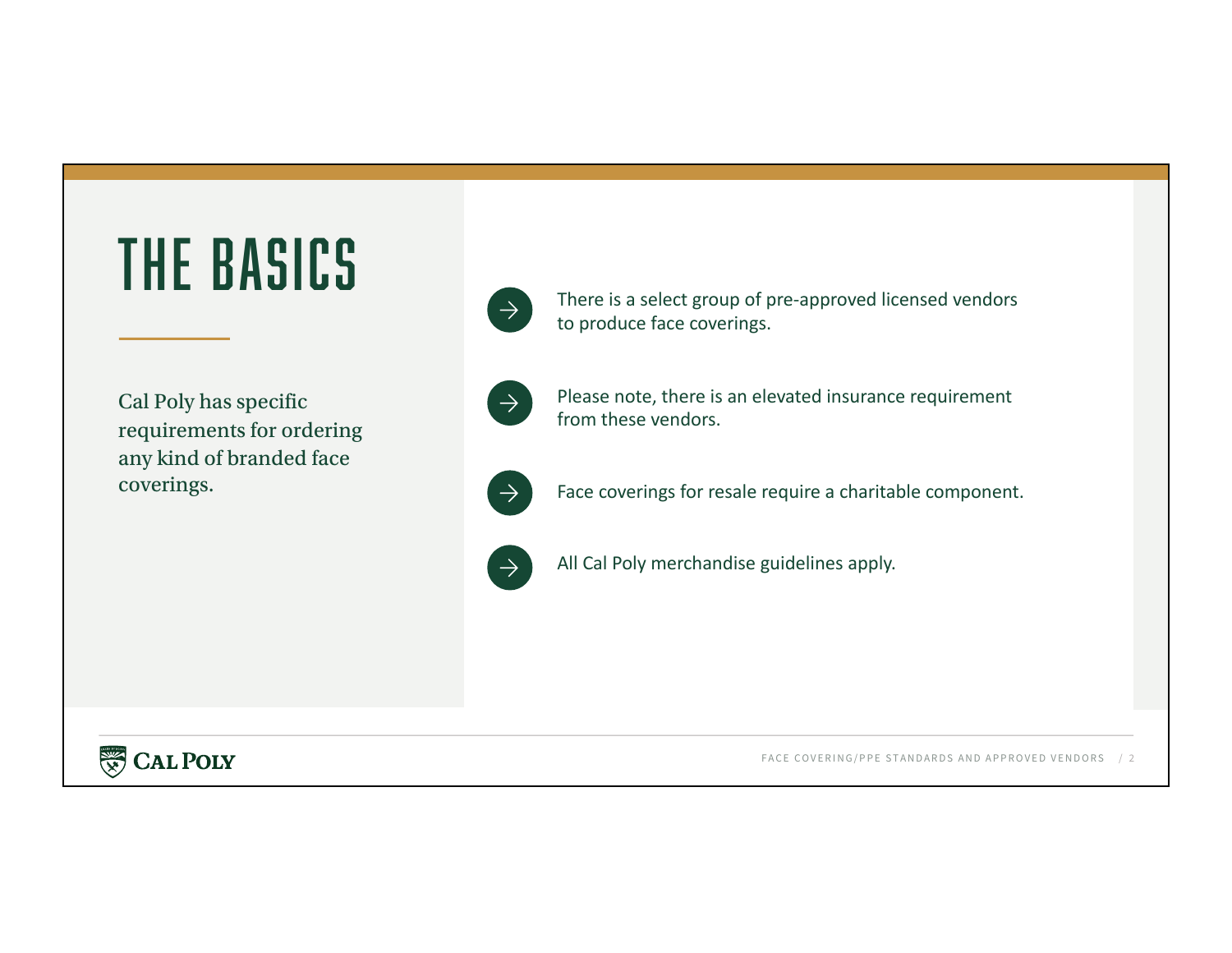## internal orders

We are encouraging internal Cal Poly department orders to provide face coverings to those who need them on campus, however, we must do so in a safe and responsible manner.



There is an elevated risk to the university associated with any item that is COVID-19 or PPE related, both from a liability and public relations standpoint.

Due to this elevated risk, there are only a limited number of licensed vendors that are approved to produce these items.

Only licensed vendors with increased product liability insurance that hold a \$2M policy and who applied directly through CLC for this additional product category were considered.



As always, it is not fair, ethical or allowed to procure items from non-licensed vendors. If non-licensed vendors produce any items for Cal Poly using the university name or logos, it is trademark infringement, and the product is considered counterfeit.

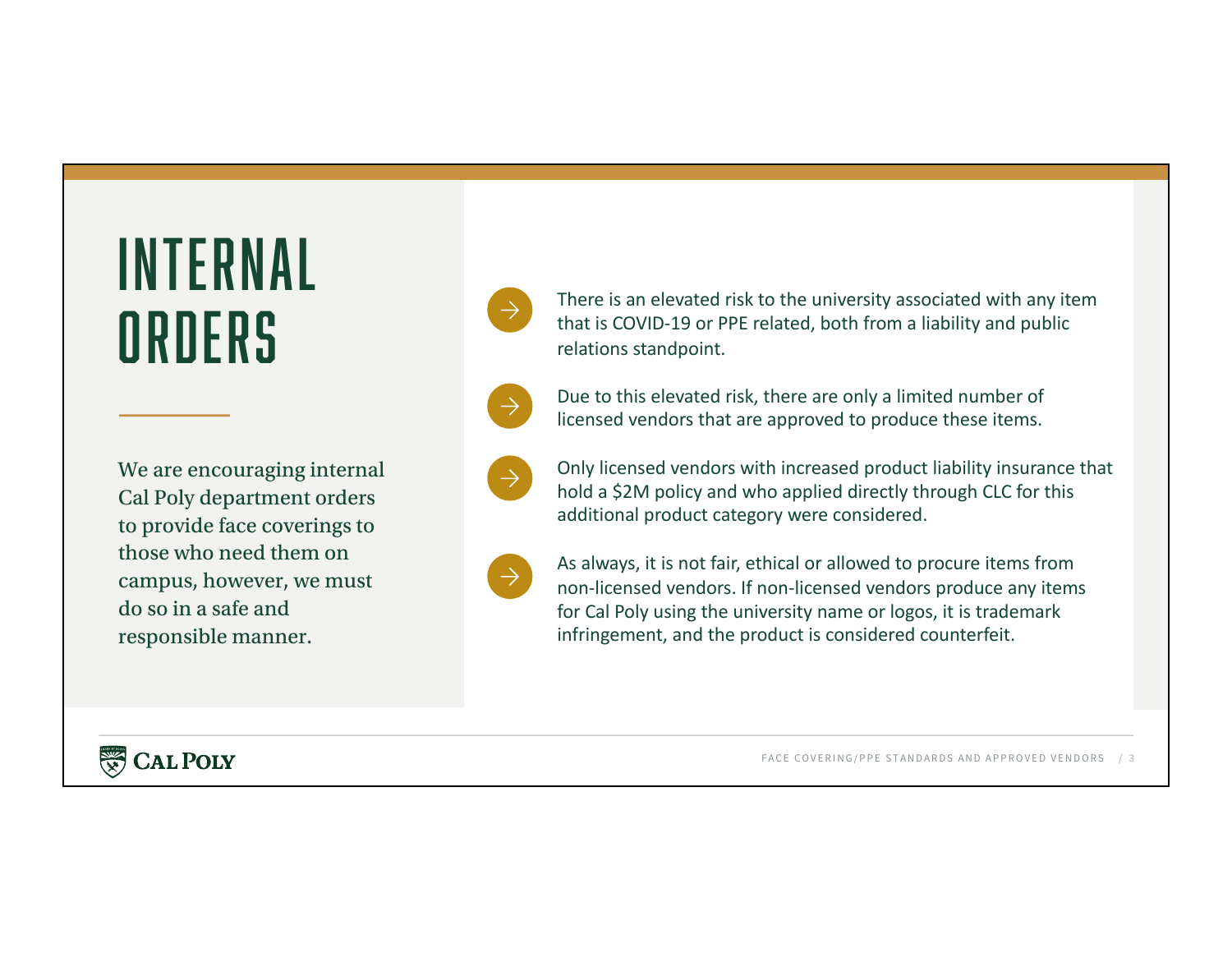# retail orders

We are allowing retail sales in a limited capacity that will support charities aiding people impacted by COVID-19.

The goal is to lessen the chance of counterfeit product, but still offer our extended Cal Poly community – alumni, parents, friends and supporters the ability to purchase an approved, licensed face covering to show their Cal Poly pride.

The collegiate licensing industry has seen an enormous decline and many vendors have experienced financial loss and have turned to making PPE items to help recoup some of that loss.

In order to discourage companies from making these simply because it's the new fad or to make an easy buck, we're only approving a small amount of vendors, restricting the number of retail channels where the items will be sold and requiring a charitable donation with any resale order.

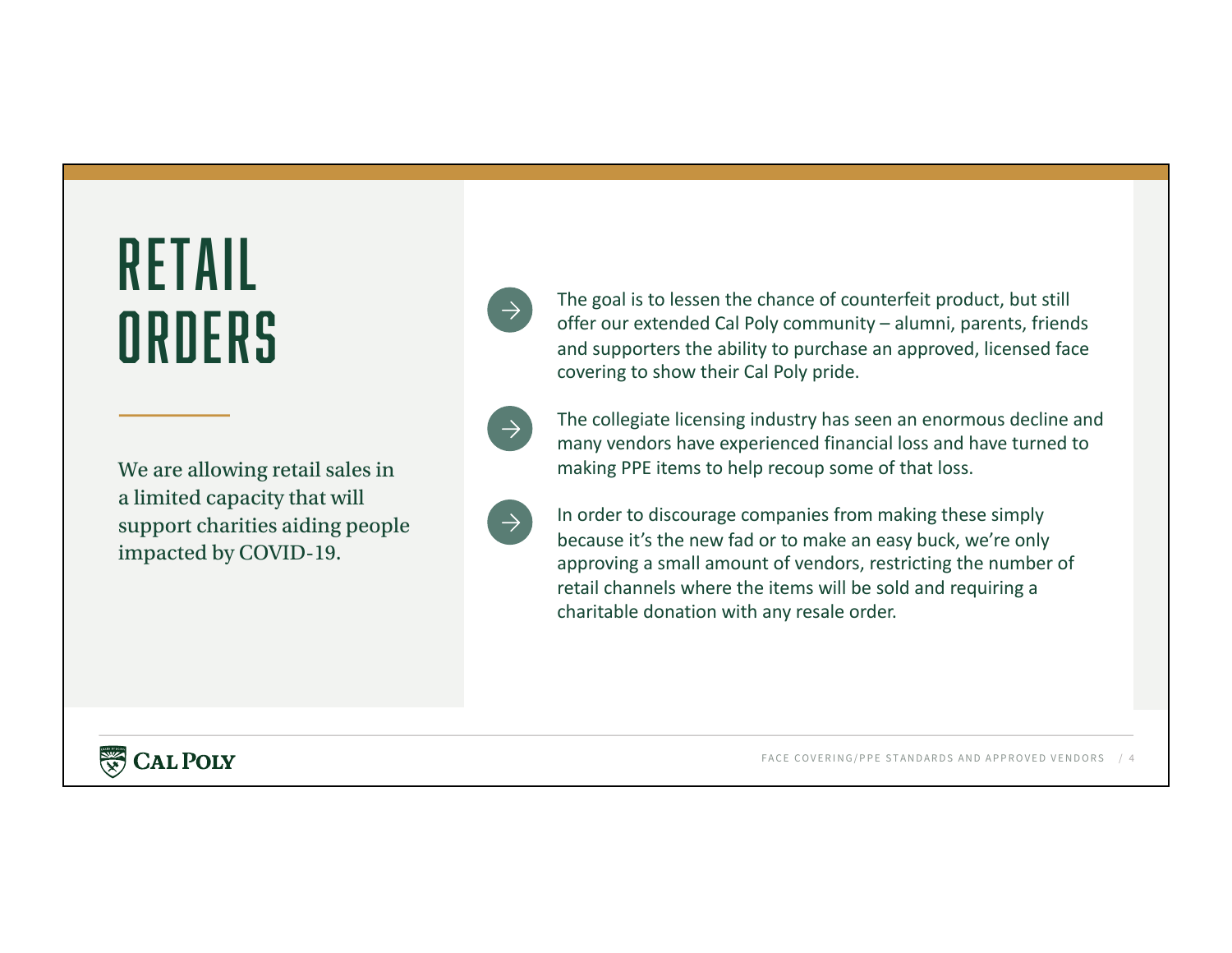## approved **VENDORS**

The following pages give contact information and product examples for the approved vendors.

Most vendors can source additional styles and designs.

#### **INTERNAL ONLY VENDORS:**

- ID ME College
- Doghouse Promotions

#### **INTERNAL AND RESALE VENDORS:**

- Colosseum Athletics
- Logo Brands
- Wincraft Inc.
- Lakeshirts Inc., dba Blue 84

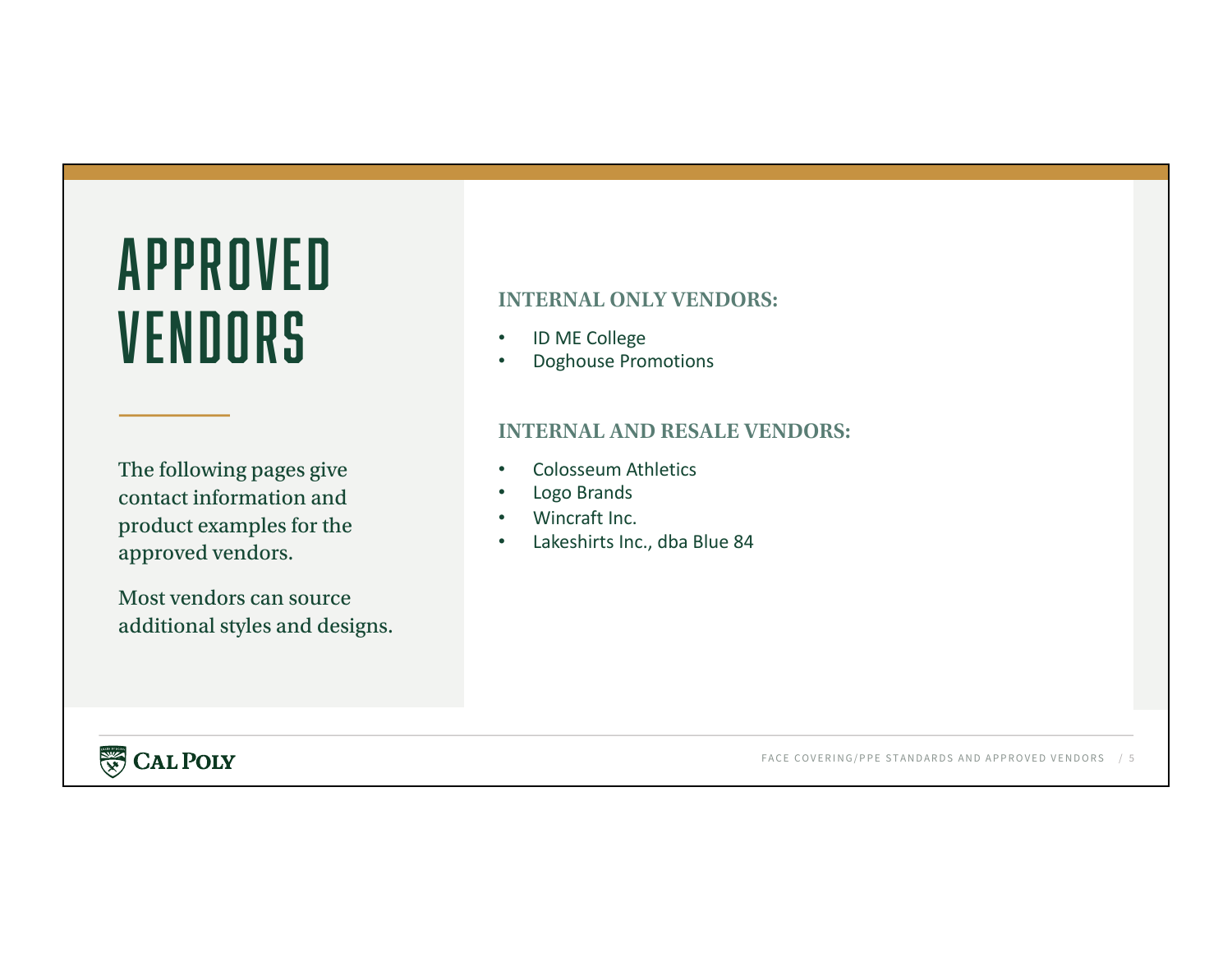#### ID ME COLLEGE | **INTERNAL ORDERS ONLY**

#### **CONTACT:**

Jodi Gechtman – Director of University Programs JodiG@IDMEPromotions.com

Kimberly Ballesteros Kimberly@IDMEPromotions.com

(818) 774-9500 18401 Burbank Blvd., Suite 116 Tarzana, CA 91356 https://www.idmecollege.com/

#### **CHARITABLE CONTRIBUTION:**

N/A – Internal orders do not require a charitable contribution



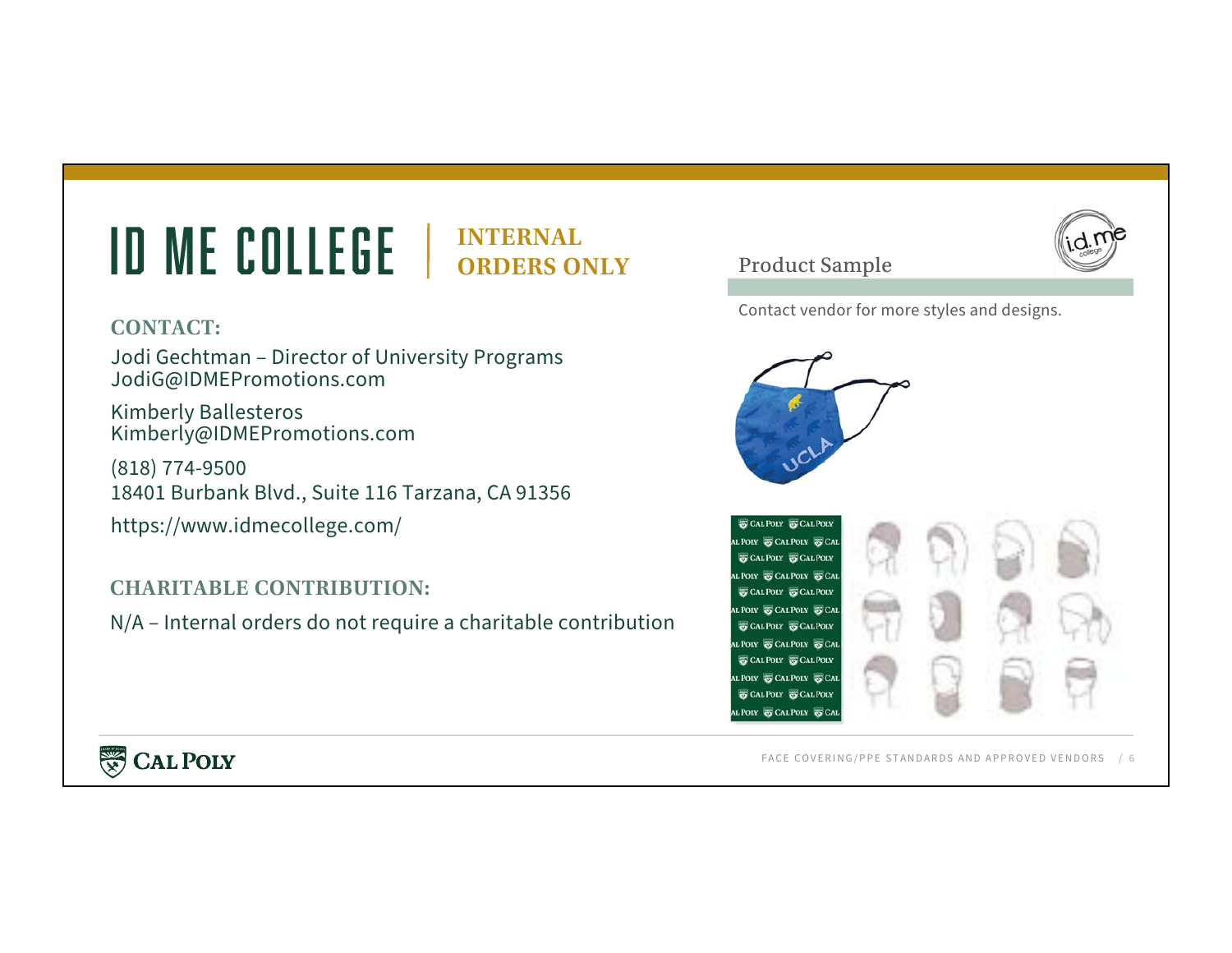### **DOGHOUSE** | INTERNAL **ORDERS ONLY**

#### **CONTACT:**

Brian Espy – Owner brian@doghousepromotions.com

Matt Johnstone matt@doghousepromotions.com

(805) 544-4770 309 Higuera, San Luis Obispo, CA 93401 https://www.doghousepromotions.com/

#### **CHARITABLE CONTRIBUTION:**

N/A – Internal orders do not require a charitable contribution

#### Product Sample



Contact vendor for more styles and designs.





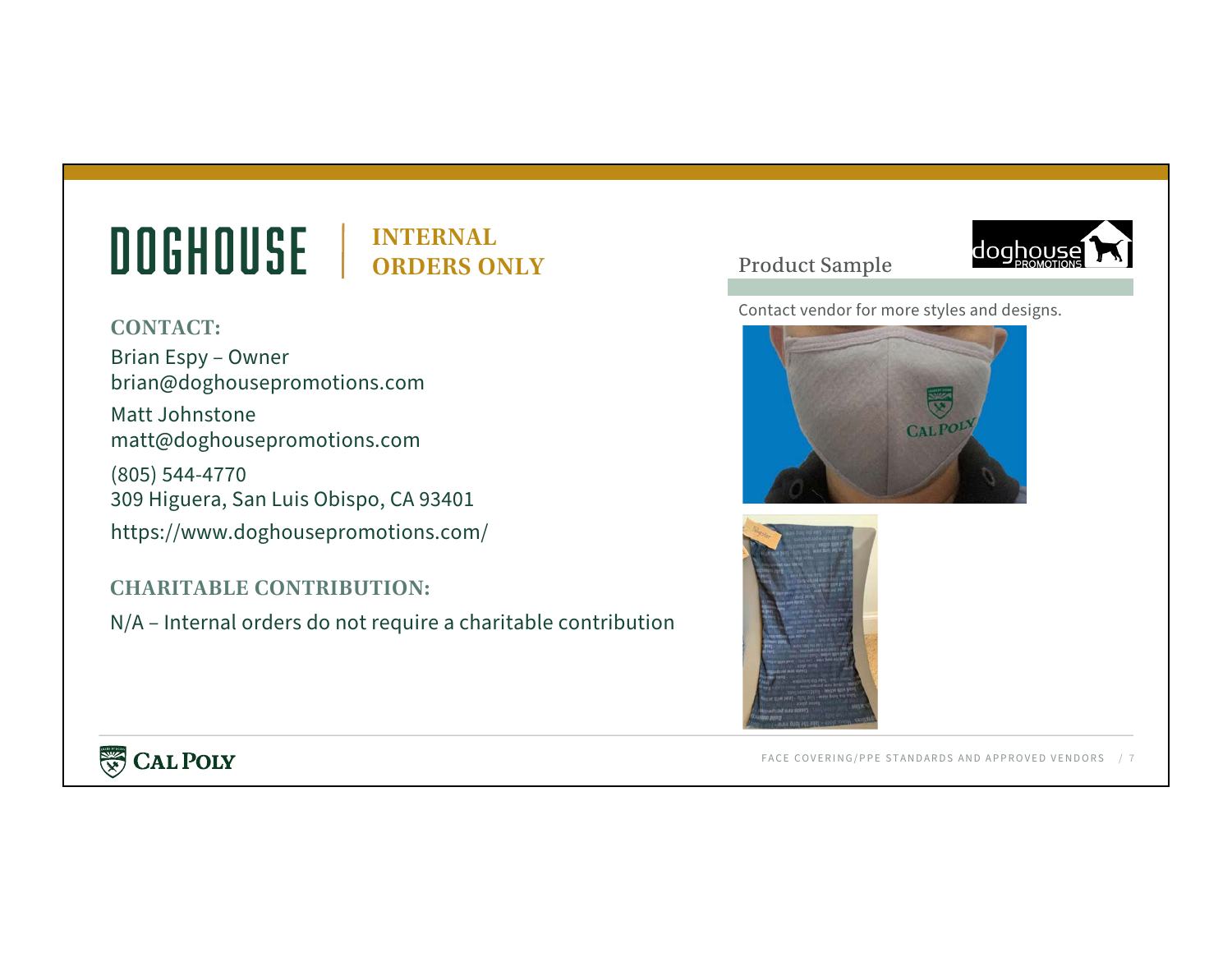### colosseum

### **RESALE AND INTERNAL ORDERS**

#### **CONTACT:**

Renato Anton – Regional Sales Representative renatoanton2006@gmail.com Direct: (310) 545-5373

Jake Edwards – Internal Licensing Manager (cc on orders) jakee@colosseumusa.com Direct: (310) 538-8991 x 305 2400 S Wilmington Ave, Compton, CA 90220

http://www.colosseumusa.com/

Min Order Qty: 144

#### **CHARITABLE CONTRIBUTION:**

10% of all mask sales will be donated to the following organizations:

• 1/3 to each – CDC Foundation, Feeding America & Red Cross





Contact vendor for more styles and designs.

Product Sample

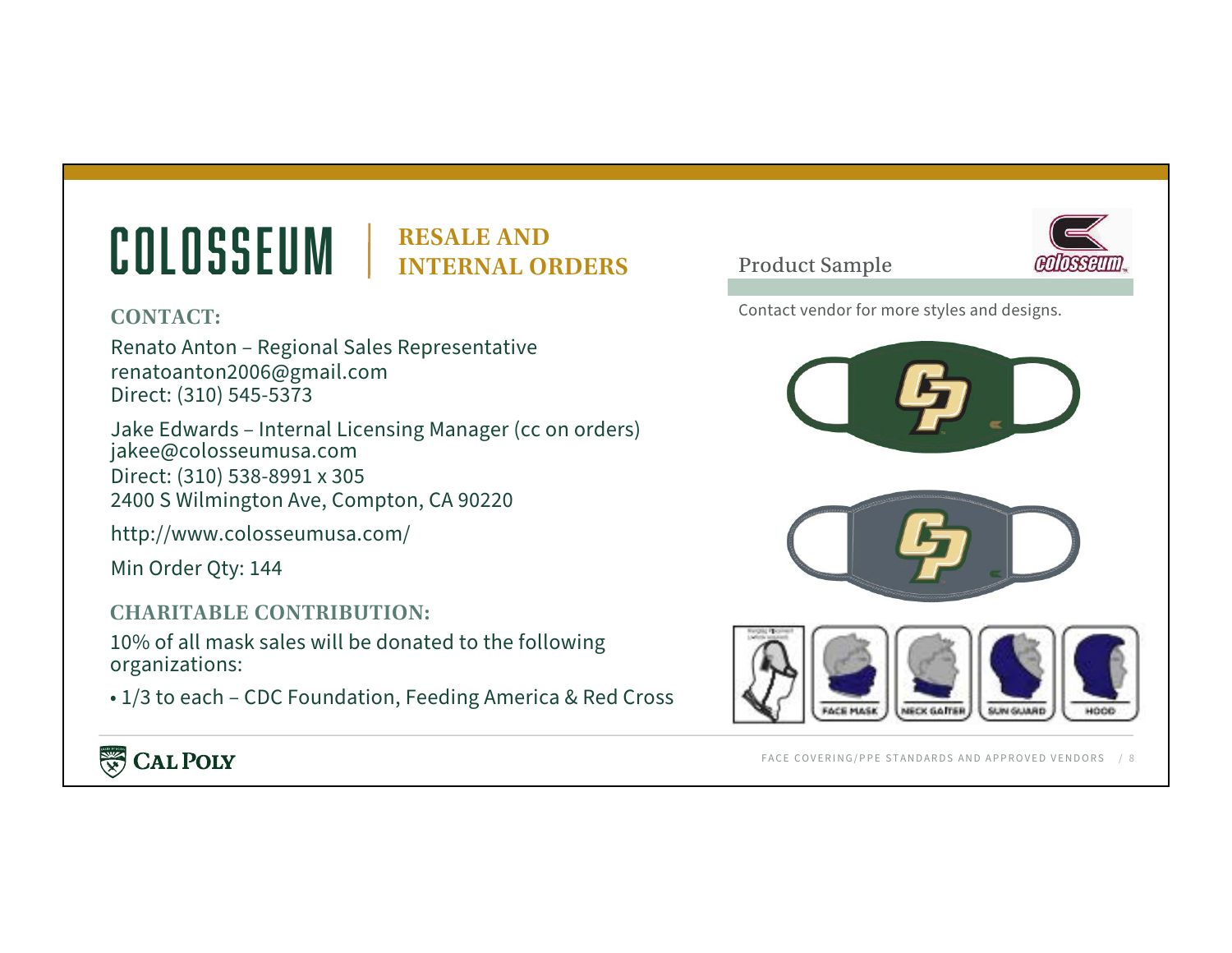#### LOGO BRANDS **RESALE AND INTERNAL ORDERS**

#### **CONTACT:**

Ashley Cox ashley@logobrands.com

Audra Winfree audra@logobrands.com

Direct: (615) 721-3608 Mobile: (615) 804-4932 117 Southeast Pkwy, Franklin, TN 37064

https://logobrands.com/ catalog: https://logobrands.com/pdf/2020Catalog

#### **CHARITABLE CONTRIBUTION:**

20% wholesale to America's Food Fund: World Central Kitchen, Feeding America, Save the Children U.S., No Kid Hungry, and Urban School Food Alliance



#### Product Sample

Contact vendor for more styles and designs.



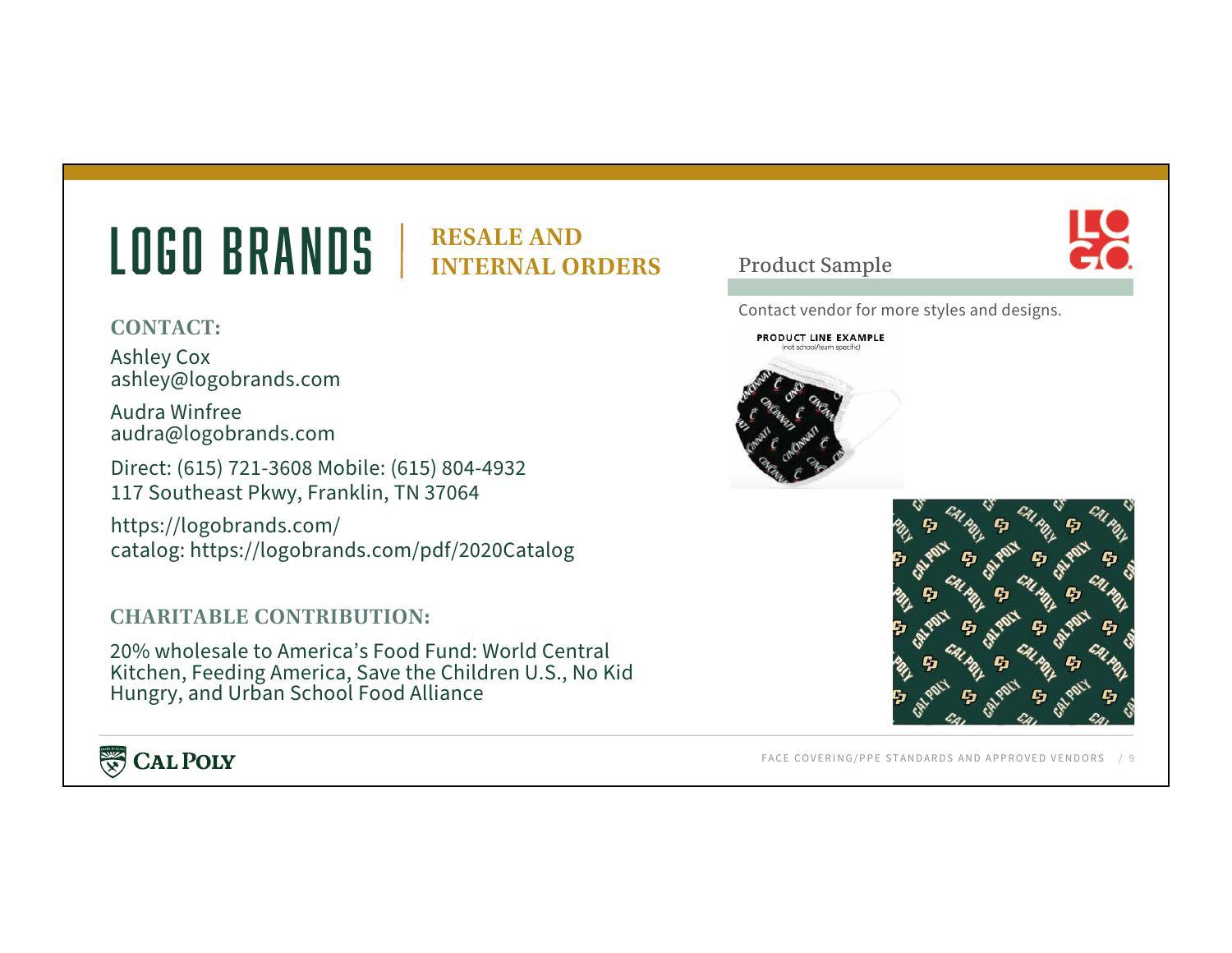#### WINCRAFT | **RESALE AND INTERNAL ORDERS**

#### **CONTACT:**

Marty Blocker – Retail & Collegiate Sales mblocker@wincraft.com

Direct: (866) 251-6555 Mobile: (563) 568-9117 (800) 533-8006 P.O. Box 888 960 East Mark Street, Winona, Minnesota 55987-0888

https://www.wincraft.com/

#### **CHARITABLE CONTRIBUTION:**

5% of all mask sales will be donated to the Mayo Clinic

#### Product Sample



Contact vendor for more styles and designs.



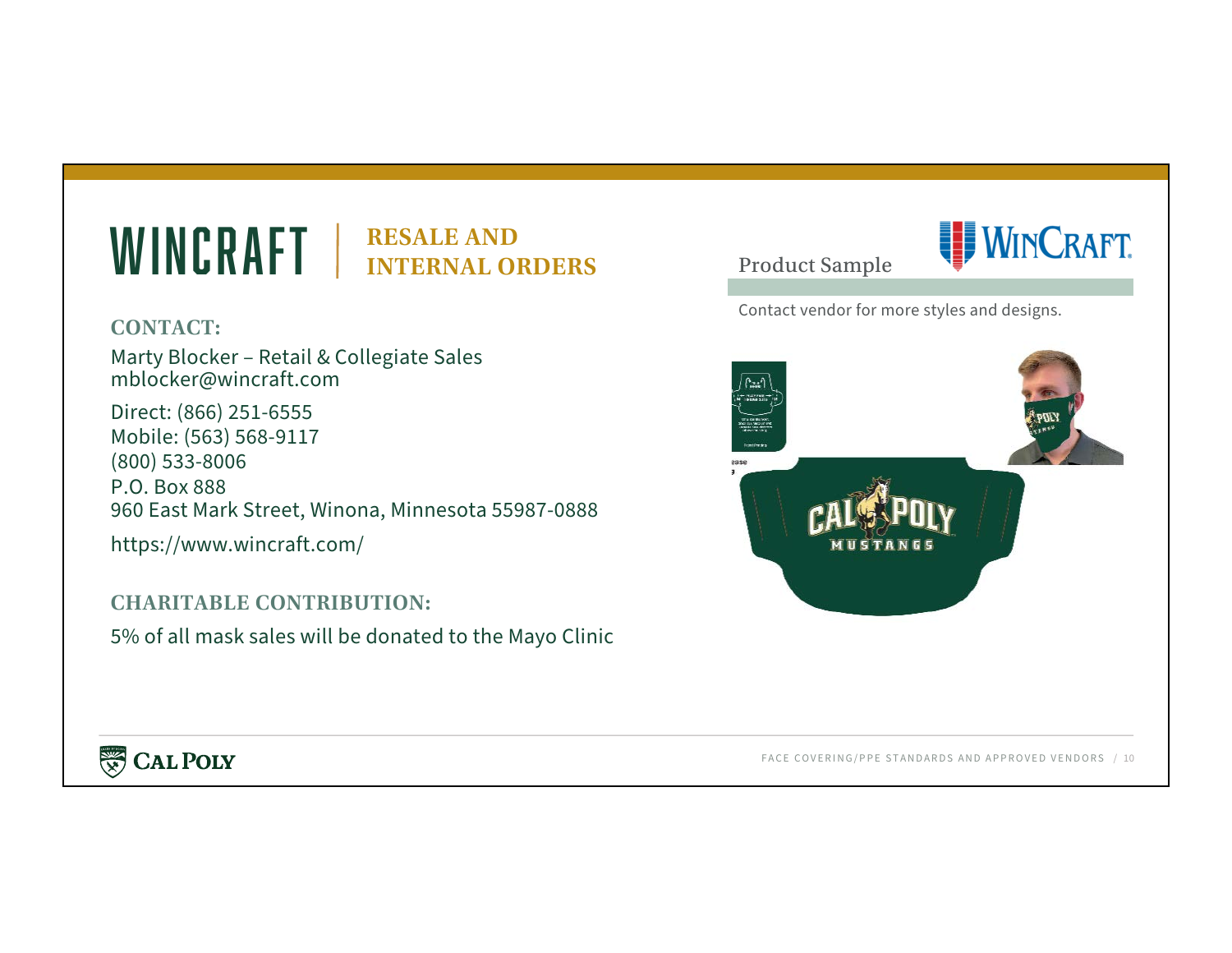### BLUE 84 | RESALE AND **INTERNAL ORDERS**

#### **CONTACT:**

Ken Jamgochian – Southern California Sales Representative jam.go@verizon.net

(800)-627-2780

750 Randolph Rd Detroit Lakes, MN, 56501 https://blue84.com/

**CHARITABLE CONTRIBUTION:**

5% of all mask sales will be donated directly to Cal Poly Cares

Product Sample Contact vendor for more styles and designs.AL POI